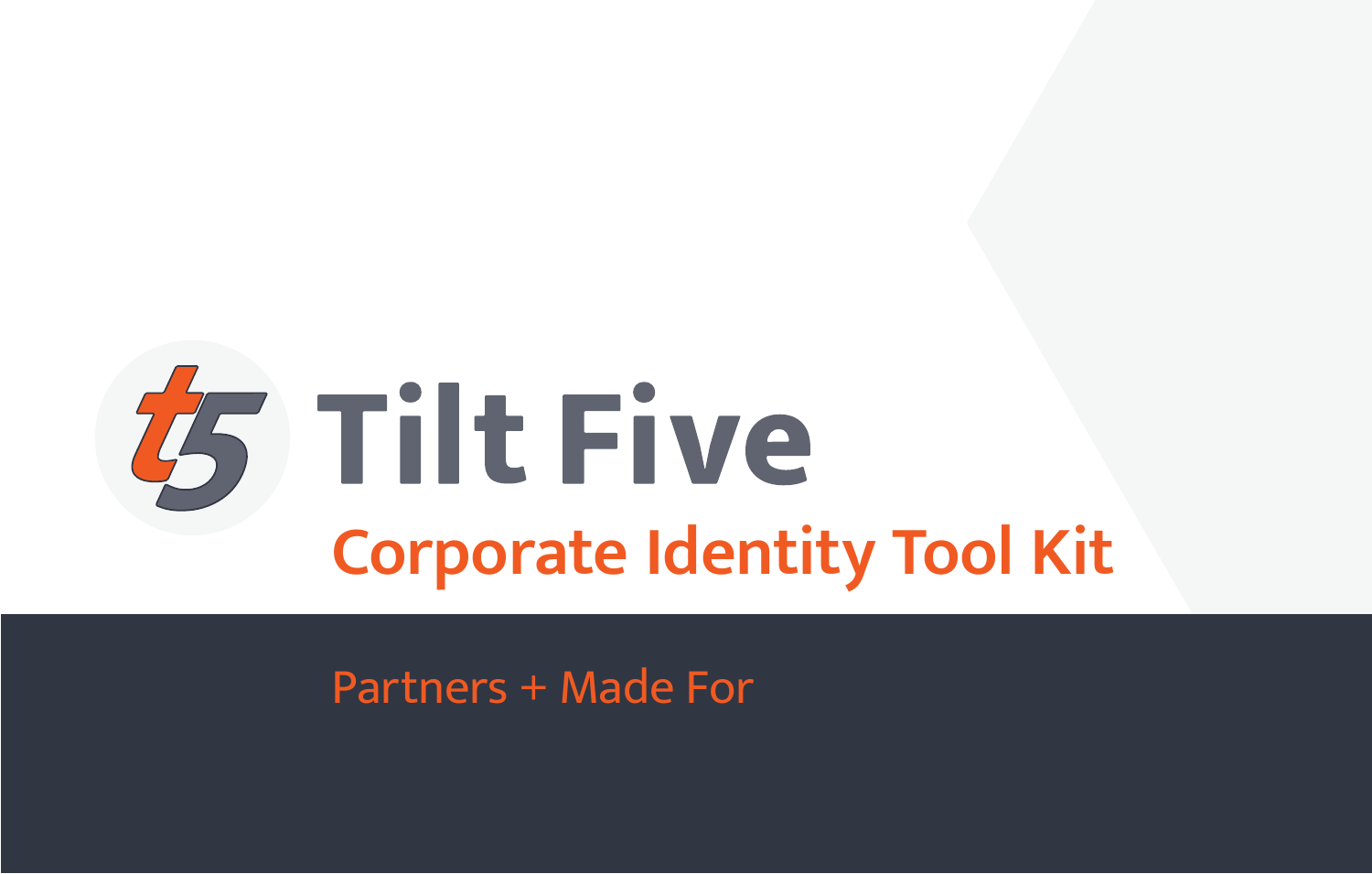

### Brand Usage

| Logo                  | $\mathcal{L}$ |
|-----------------------|---------------|
| <b>Clear Space</b>    | 5             |
| <b>Minimum Sizing</b> | 6             |
| Improper Logo Usage   | 7             |
| Colors                | 8             |
| <b>Typeface</b>       |               |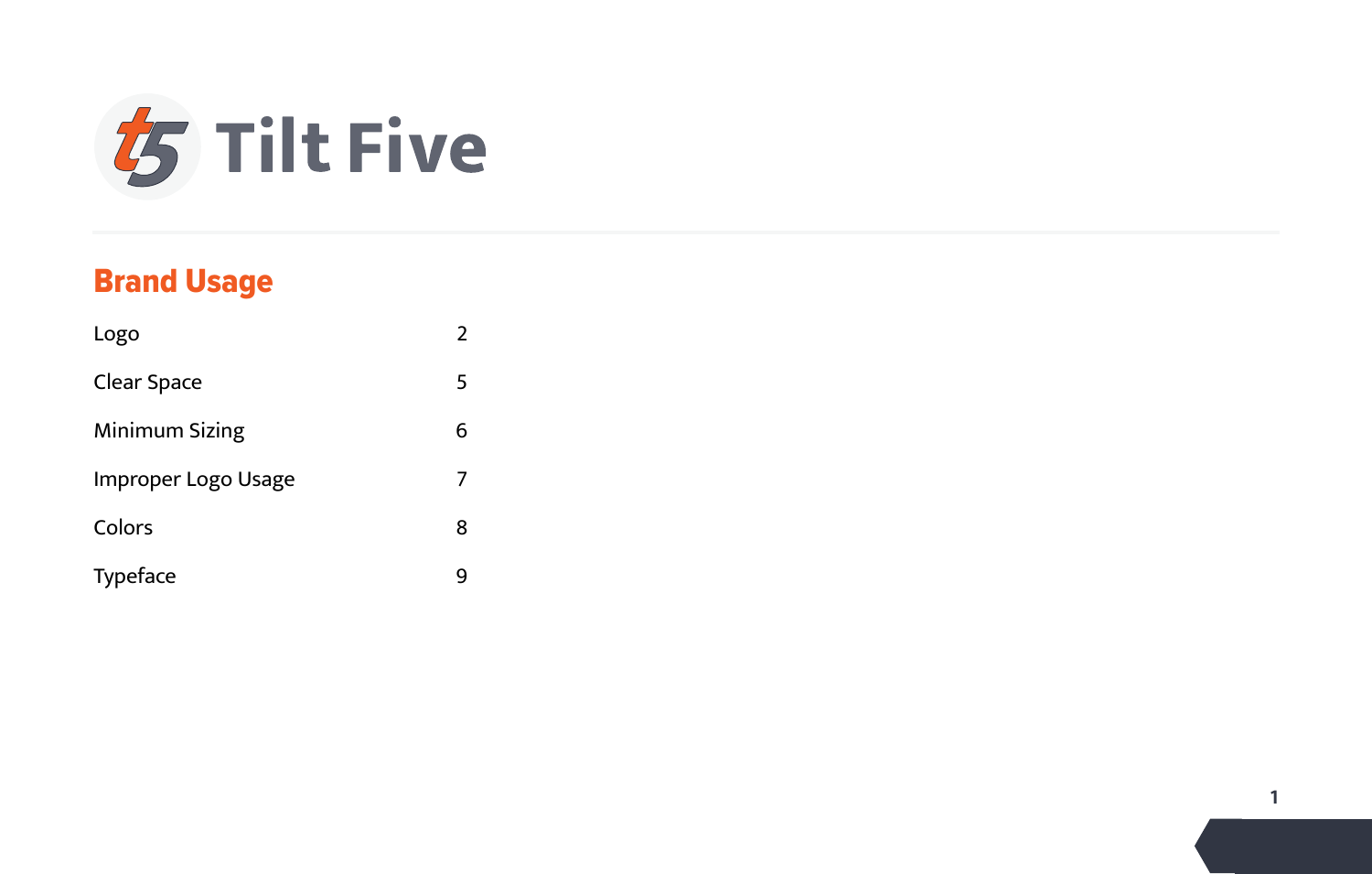<span id="page-2-0"></span>

Tilt Five has three configurations of the official logo:

1. Stacked 2. Horizontal 3. Icon

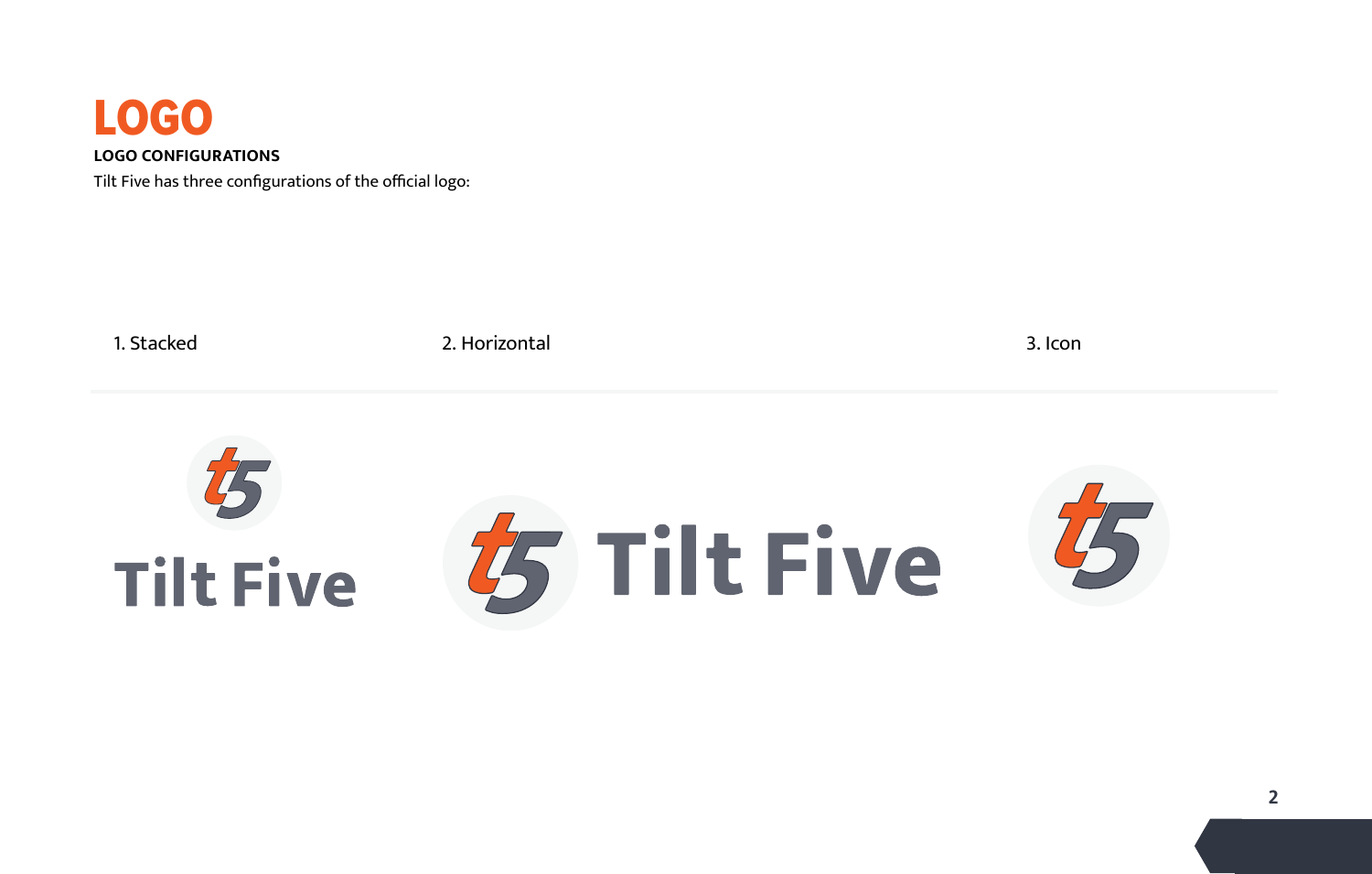

#### **LOGO CONFIGURATIONS**

In a situation where an inverse version is required, please use these versions of the logo. Take care to only use official logo files provided by Tilt Five.



# $\frac{t}{5}$  Tilt Five  $\frac{t}{5}$  Tilt Five  $t_{5}$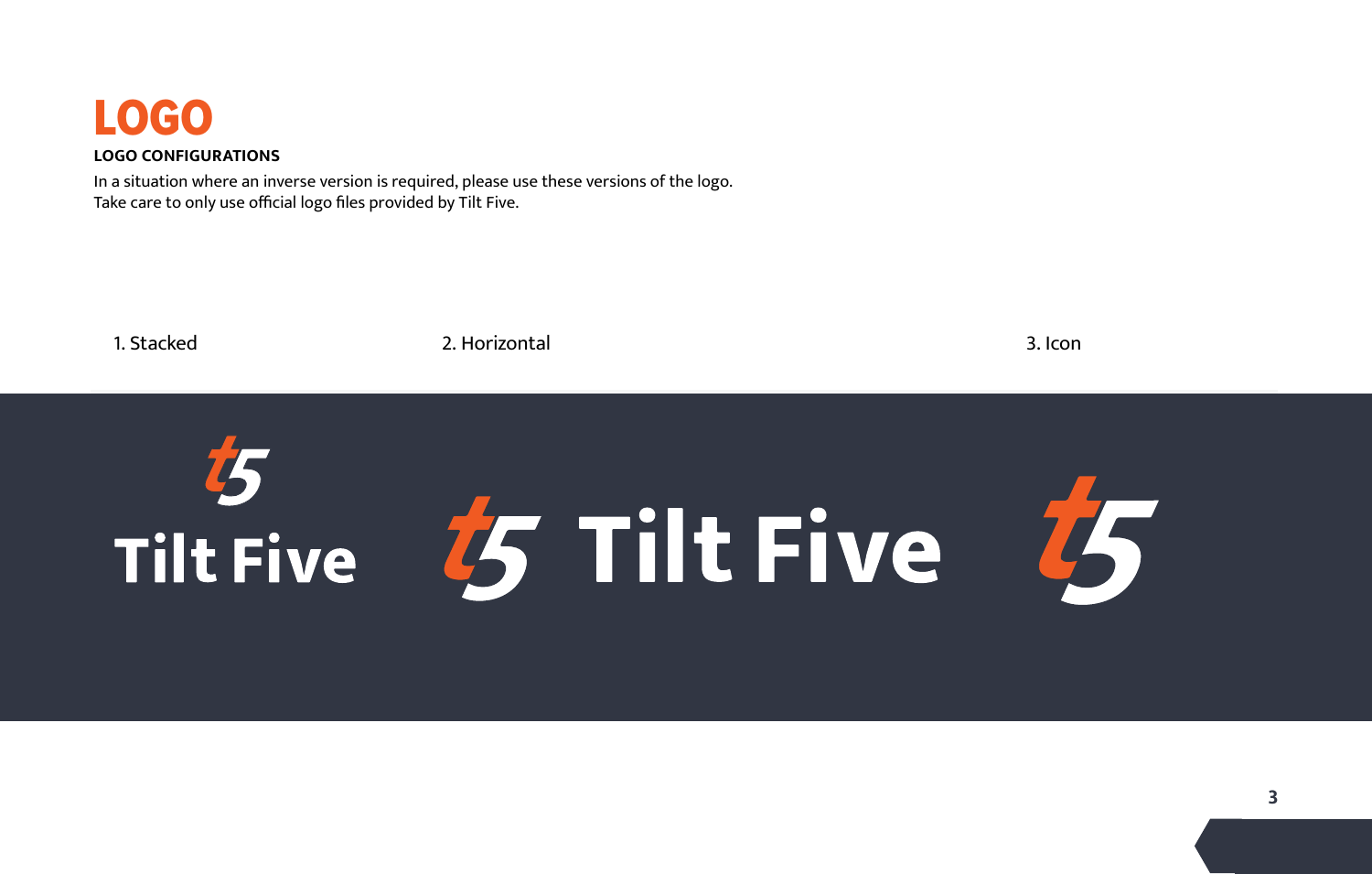

#### **LOGO CONFIGURATIONS**

In a situation where a one colour version is required, please use these version of the logo. Take care to only use official logo files provided by Tilt Five.

#### **Black Version**



**White Version**



**4**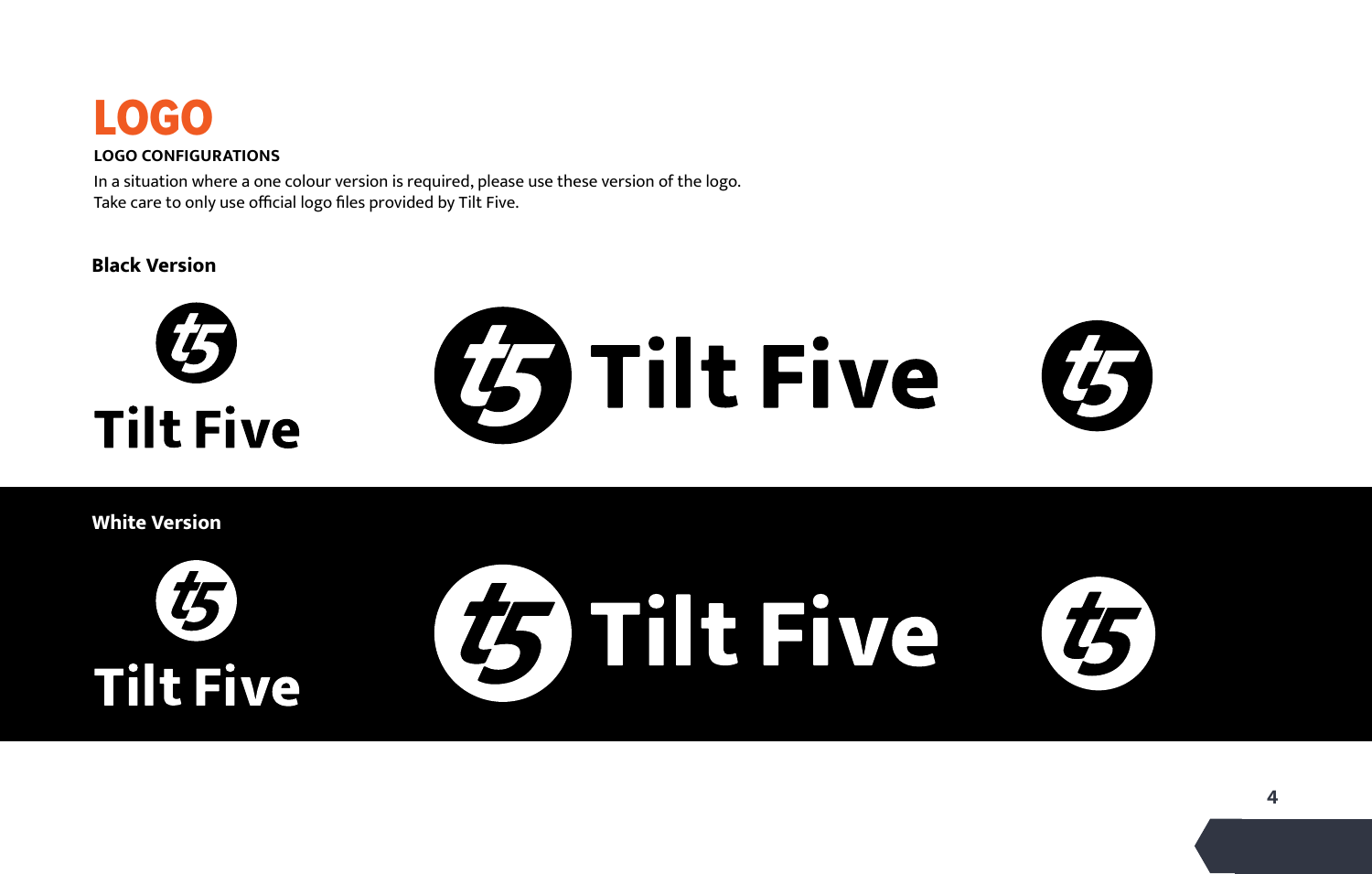### <span id="page-5-0"></span>LOGO

#### **CLEARANCE**

Proper logo clearance is essential to let the logo properly breath and be seen. A clearance equivalent of, at least, half the height of the 5 in the logo or icon should be maintained around all four sides.

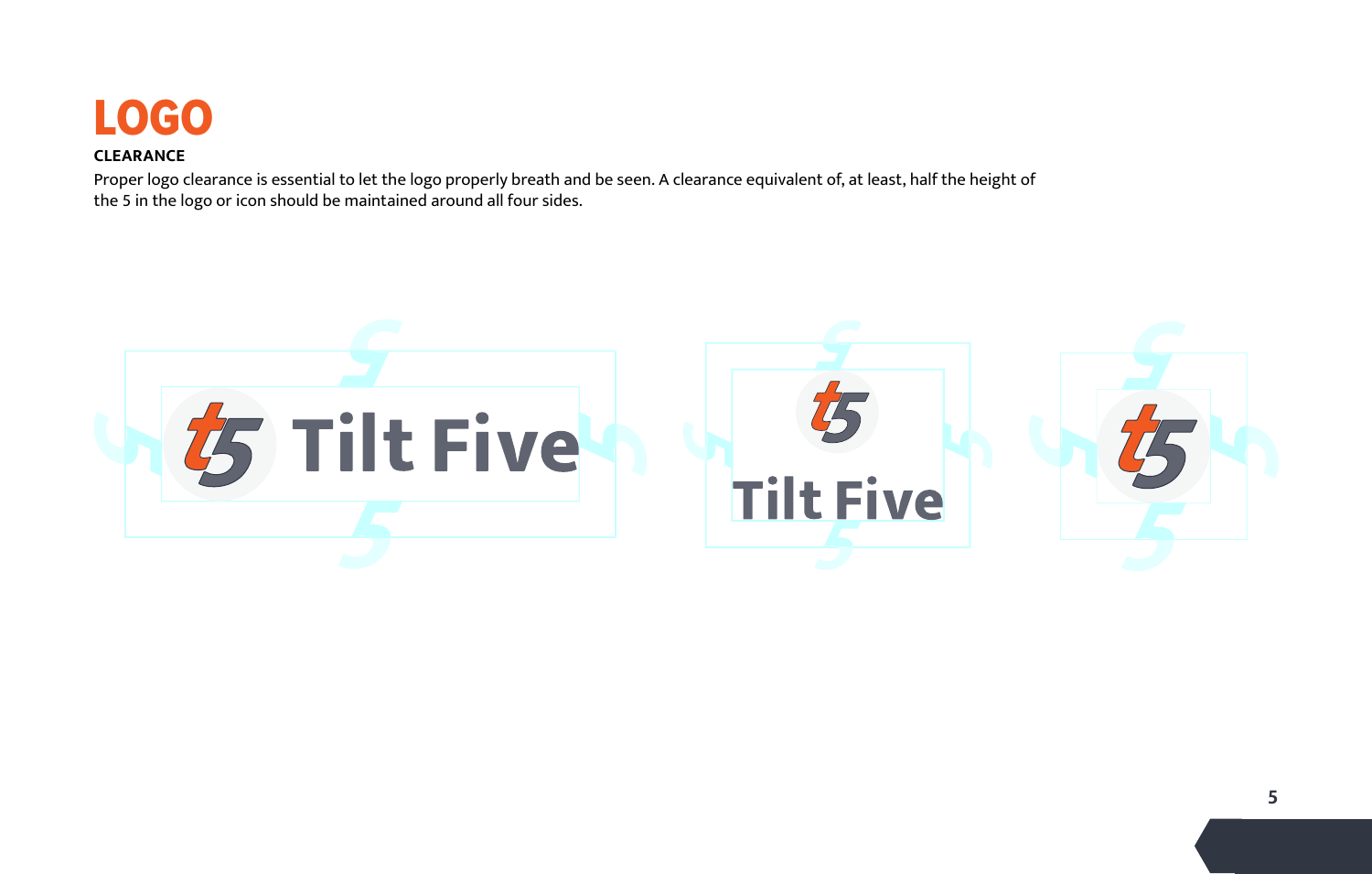<span id="page-6-0"></span>

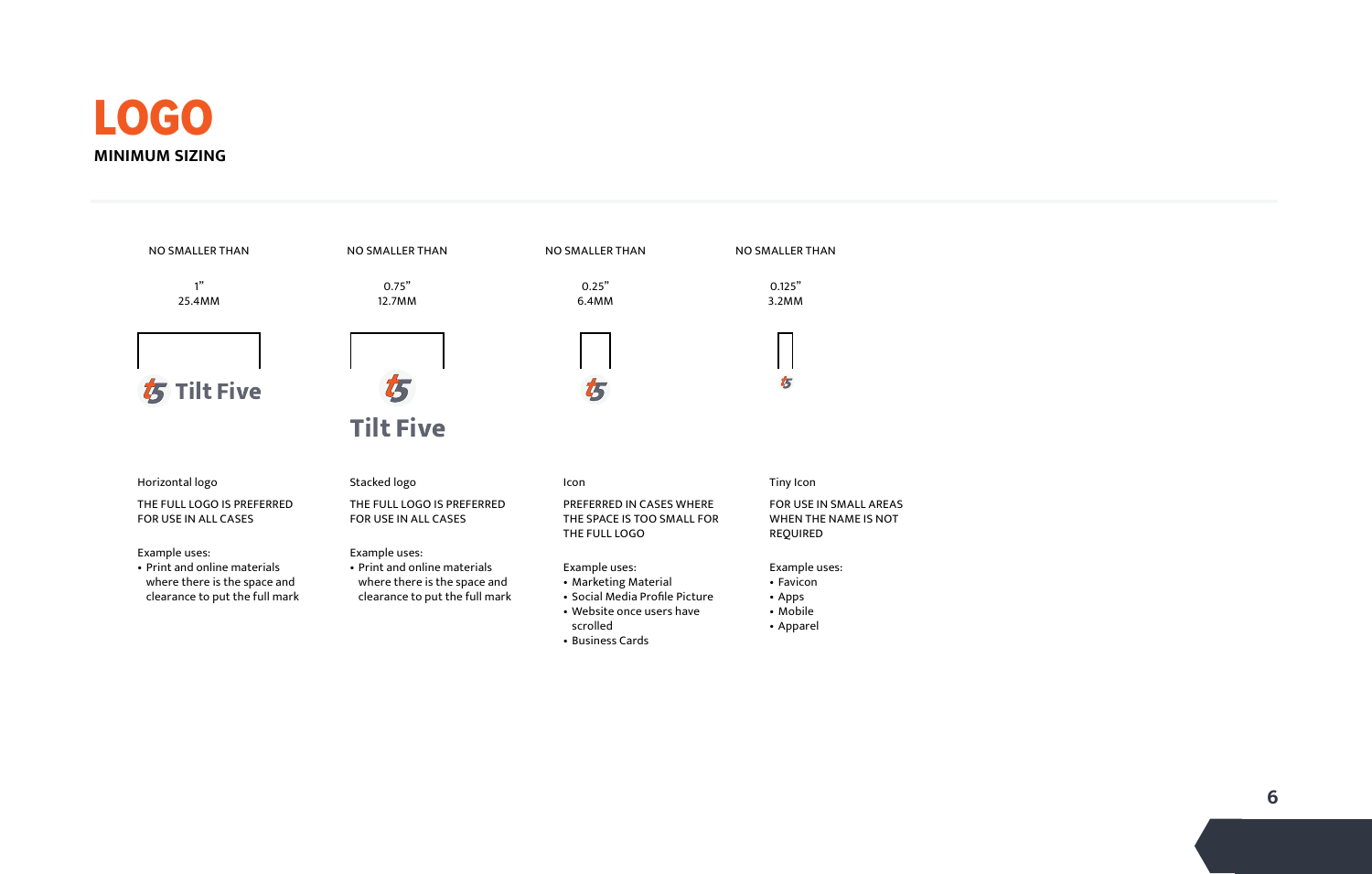<span id="page-7-0"></span>



Do not place the logo on a background colour which compromises the legibility of the signature

### **Tilt Five t5**

Do not rearrange the elements of the logo



Do not alter the proportions of elements within the logo

**あ Tilt Five** 

Do not remove elements from the logo

**t5** 

**STUDIOS**

**Tilt Five** 

Do not add words or elements to the logo

**7**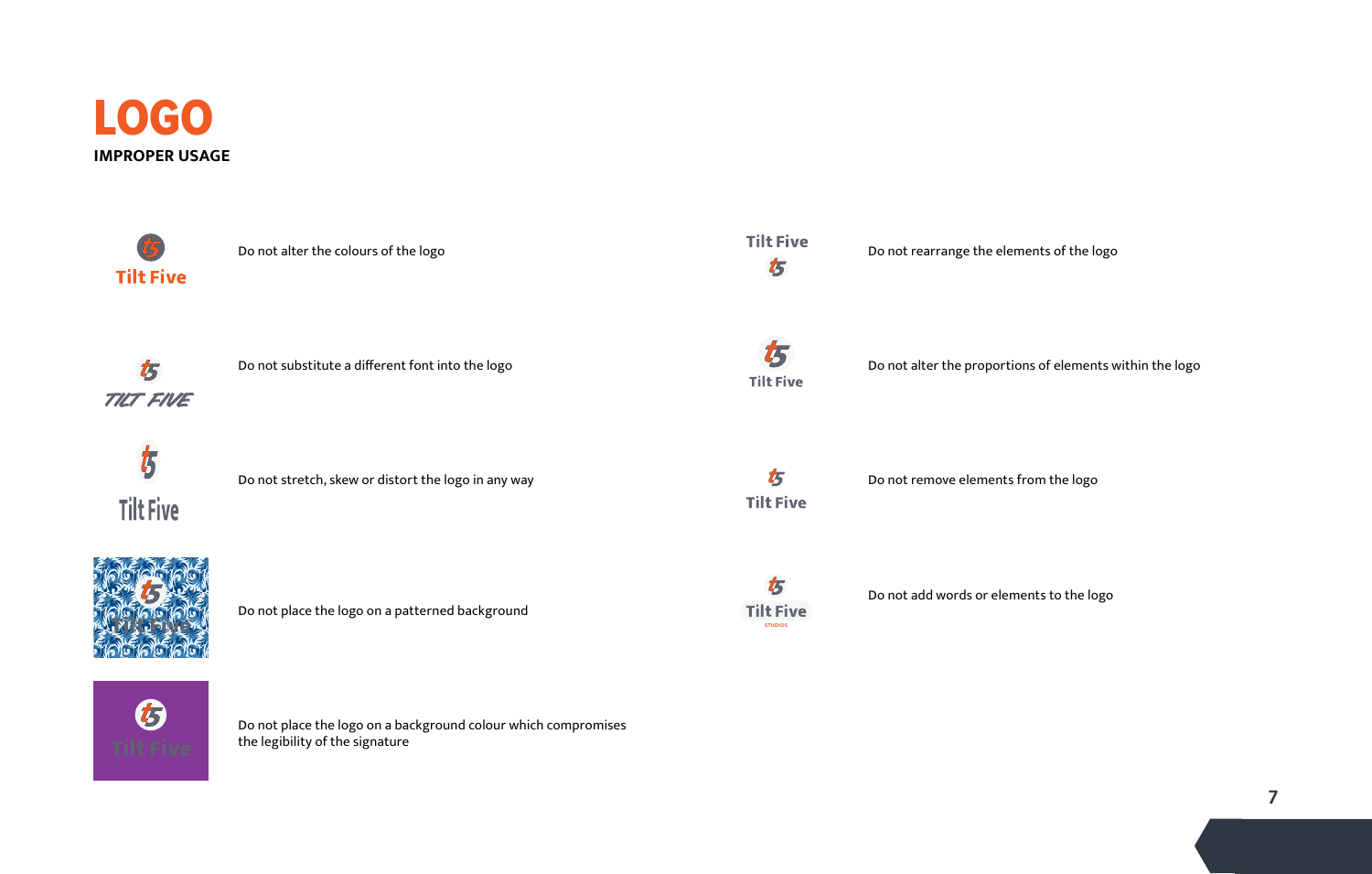<span id="page-8-0"></span>

**PALETTE BREAKDOWN**



C: 0% M: 80% Y: 100% K: 0% Pantone: 158 C R: 241 G: 89 B: 34 HEX: f15922

C: 78% M: 69% Y: 51% K: 48% Pantone: 432 C R: 50 G: 54 B: 67 HEX: 323643

C: 65% M: 55% Y: 43% K: 17% Pantone: 430 C R: 96 G: 100 B: 112 HEX: 606470

C: 2% M: 1% Y: 1% K: 0% Pantone: Cool Grey 1 C R: 50 G: 54 B: 67 Hex: F7F7F7